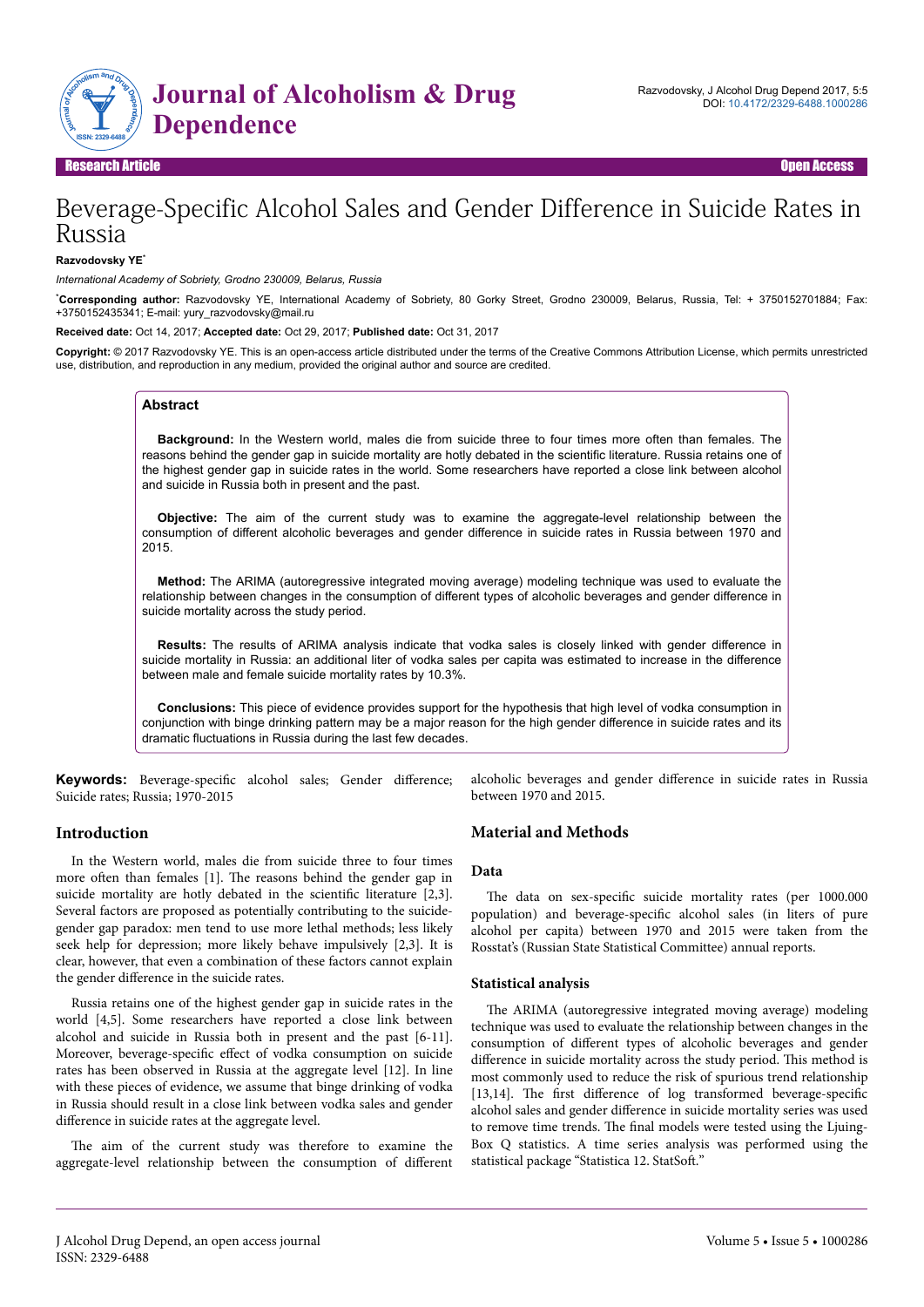**Citation:** Razvodovsky YE (2017) Beverage-Specific Alcohol Sales and Gender Difference in Suicide Rates in Russia. J Alcohol Drug Depend 5: 286. doi:10.4172/2329-6488.1000286

# **Results**

The sharp fluctuations have occurred in the type of alcohol consumed in Russia across the study period (Figure 1). Vodka sales rose steadily in the 1970s, before leveling off in the early 1980s and then, falling sharply during the anti-alcohol campaign in 1985-1987 (from 5.6 to 2.1 liters). In this period there was also a change in the

structure of beverage sales with vodka sales falling over 10%. Нe collapse of the Soviet Union and the ending of the state's alcohol monopoly in the early 1990s were associated with a sharp rise in vodka sales. Between 1995 and 2007 vodka sales fell substantially, while sales of beer increased rapidly (from 1.5 to 4.8 liters).



Figure 2 provides graphical evidence that the temporal pattern of gender gap in suicide mortality fits closely with changes in vodka sales per capita. Нere was a strong trend in the time series across the study period. This trend was removed by means of a first order differencing procedure. After prewhitening of the data, the cross-correlations between beverage-specific alcohol sales and the gender difference in suicide rates time series were inspected. This indicated that there was a statistically significant cross-correlation between vodka sales and gender difference in suicide rates at first lags 0 and 1 (Table 1). At the same time, there were no cross-correlations between prewhitened wine/beer sales and gender difference in suicide rates: these series were therefore not included in the model estimations.

The results of ARIMA analysis indicate that vodka sales is closely linked with gender difference in suicide mortality in Russia: an additional liter of vodka sales per capita was estimated to increase in the difference between male and female suicide mortality rates by 10.3%. Нe results of the analysis also suggest that 40.0% of the difference in suicide mortality rates between males and females in Russia could be attributed to consumption of vodka.

# **Discussion**

This is the first study to examine if there are beverage-specific effects on the gender difference in suicide rates in Russia. The finding that only vodka was associated with the difference in suicide mortality between men and women replicates early research from neighbouring Belarus [15,16]. Нere is reason to believe that the same may be true for other post-communist countries in this region. Нere are several factors which may result in vodka having a strong effect in terms of suicide-gender paradox in Russia, including: vodka dominates in term of consumption; a heavy drinking of vodka is much more frequent among men than among women [17-21]. Furthermore, the results from previous time series analysis based on Russian data indicate that the relationship between vodka sales and suicide rates was stronger for males than females [12].

In conclusion, this study has shown that although sales of vodka was associated with gender difference in suicide rates in Russia during the later-Soviet and post-Soviet period, no effects were observed for the consumption of either wine or beer. This piece of evidence provides support for the hypothesis that high level of vodka consumption in conjunction with binge drinking pattern may be a major reason for the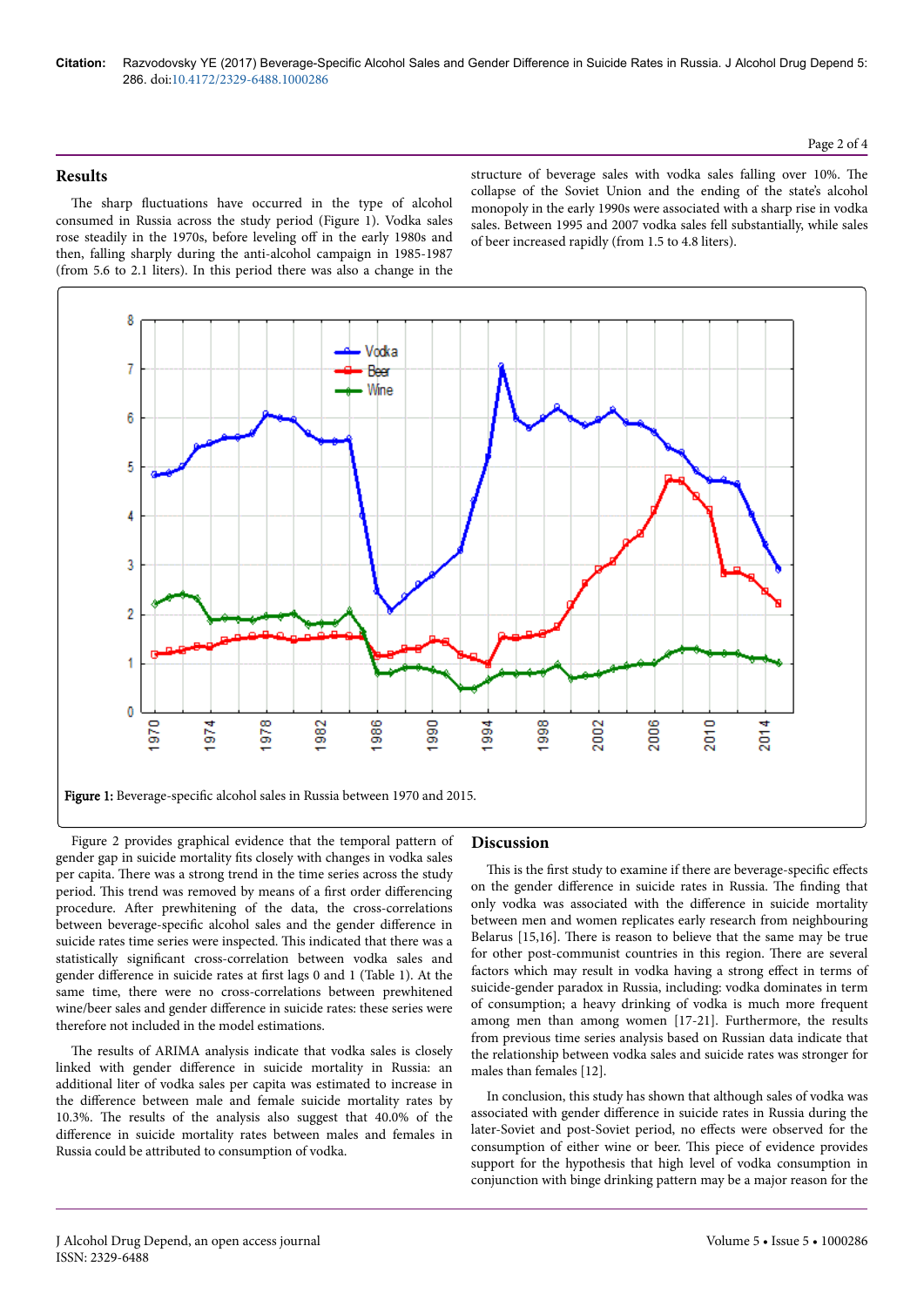## Page 3 of 4



high gender difference in suicide rates and its dramatic fluctuations in Russia during the last few decades.

Figure 2: Trends in the gender difference in suicide rates and beverage-specific alcohol sales in Russia between 1970 and 2015.

|                | Vodka sale |           | Wine sale |           | Beer sale |           |
|----------------|------------|-----------|-----------|-----------|-----------|-----------|
| Lag            | r          | <b>SE</b> | r         | <b>SE</b> | r         | <b>SE</b> |
| $-3$           | 0.09       | 0.154     | 0.20      | 0.154     | 0.14      | 0.154     |
| $-2$           | 0.03       | 0.153     | 0.25      | 0.153     | 0.16      | 0.153     |
| $-1$           | 0.27       | 0.151     | 0.36      | 0.151     | 0.15      | 0.151     |
| 0              | 0.48       | 0.149     | 0.13      | 0.149     | 0.06      | 0.149     |
| 1              | 0.50       | 0.151     | 0.07      | 0.151     | 0.02      | 0.151     |
| $\overline{2}$ | 0.23       | 0.152     | 0.08      | 0.152     | 0.02      | 0.152     |
| 3              | 0.04       | 0.154     | 0.10      | 0.154     | 0.08      | 0.154     |

Table 1: Effects of beverage specific alcohol sales per capita on gender difference in suicide rates in Russia. The results of cross-correlation analysis between prewhitened time series.

### **References**

- 1. [Hawton K \(2000\) Sex and suicide. Gender](https://doi.org/10.1192/bjp.177.6.484) differences in suicidal [behavior. British J Psychiatry 177: 484-485.](https://doi.org/10.1192/bjp.177.6.484)
- 2. [Murphy GE \(1998\) Why women are less likely than men to commit](https://doi.org/10.1016/s0010-440x(98)90057-8) [suicide. Comprehensive Psychiatry 39: 165-175.](https://doi.org/10.1016/s0010-440x(98)90057-8)
- 3. Möller-Leimkühler A (2003) Нe gender gap in suicide and premature death or: why are men so vulnerable? European Archives of Psychiatry & Clinical Neuroscience 253: 1-8.
- 4. [Varnik A, Wasserman D, Dankowicz M, Eklund G \(1998\)](https://doi.org/10.1111/j.1600-0447.1998.tb10761.x) Age-specific [suicide rates in the Slavic and Baltic regions of the former USSR during](https://doi.org/10.1111/j.1600-0447.1998.tb10761.x) [perestroika, in comparison with 22 European countries. Acta Psychiatr](https://doi.org/10.1111/j.1600-0447.1998.tb10761.x) [Scand 34: 20-25.](https://doi.org/10.1111/j.1600-0447.1998.tb10761.x)
- 5. Razvodovsky YE (2011) Alcohol consumption and suicide rates in Russia. Suicidology Online 2: 67-74.
- 6. [Pridemore WA \(2006\) Heavy drinking and suicide in Russia. Social](https://doi.org/10.1353/sof.2006.0138) [Forces 85: 413-430.](https://doi.org/10.1353/sof.2006.0138)
- 7. [Razvodovsky YE \(2009\) Suicide and fatal alcohol poisoning in Russia,](https://doi.org/10.1080/09687630801931804) [1956-2005. Drugs: Education, Prevention and Policy 16: 127-139.](https://doi.org/10.1080/09687630801931804)
- 8. [Razvodovsky YE \(2014\) Aggregate level](https://doi.org/10.1016/s0924-9338(14)77698-9) effect of binge drinking on [suicide mortality rate in Russia. European Psychiatry 29: 1.](https://doi.org/10.1016/s0924-9338(14)77698-9)
- 9. Razvodovsky YE (2014) The effects [of alcohol on suicide rate in Russia. J](https://doi.org/10.1016/s0924-9338(14)77698-9) [Socialomics 3: 1-6.](https://doi.org/10.1016/s0924-9338(14)77698-9)
- 10. Razvodovsky YE (2015) Contribution of alcohol in suicide mortality in Eastern Europe. In: Kumar, U. (Ed.). Suicidal behavior: underlying dynamics. New York. Routledge.
- 11. [Stickley A, Jukkala T, Norstrom T \(2011\) Alcohol and suicide in Russia,](https://doi.org/10.15288/jsad.2011.72.341) [1870-1894 and 1956-2005: evidence for the continuation of a harmful](https://doi.org/10.15288/jsad.2011.72.341) [drinking culture across time? J Stud Alcohol Drugs 72: 341-347.](https://doi.org/10.15288/jsad.2011.72.341)
- 12. Razvodovsky YE (2009) Beverage-specific [alcohol sale and suicide in](https://doi.org/10.1027/0227-5910.30.4.186) [Russia. Crisis 30: 186-191.](https://doi.org/10.1027/0227-5910.30.4.186)
- 13. Box GEP, Jenkins GM (1976) Time Series Analysis: forecasting and control. London. Holden-Day Inc.
- 14. Norström T (1989) Нe [use of aggregate data in alcohol epidemiology.](https://doi.org/10.1111/j.1360-0443.1989.tb00777.x) [British Journal of Addiction 84: 969-977.](https://doi.org/10.1111/j.1360-0443.1989.tb00777.x)
- 15. Razvodovsky YE (2006) Alcohol consumption and suicide rate in Belarus. Psychiatry Danub 18: 64.
- 16. Razvodovsky YE (2011) Alcohol consumption and suicide in Belarus. Suicidology Online 2: 1-7.